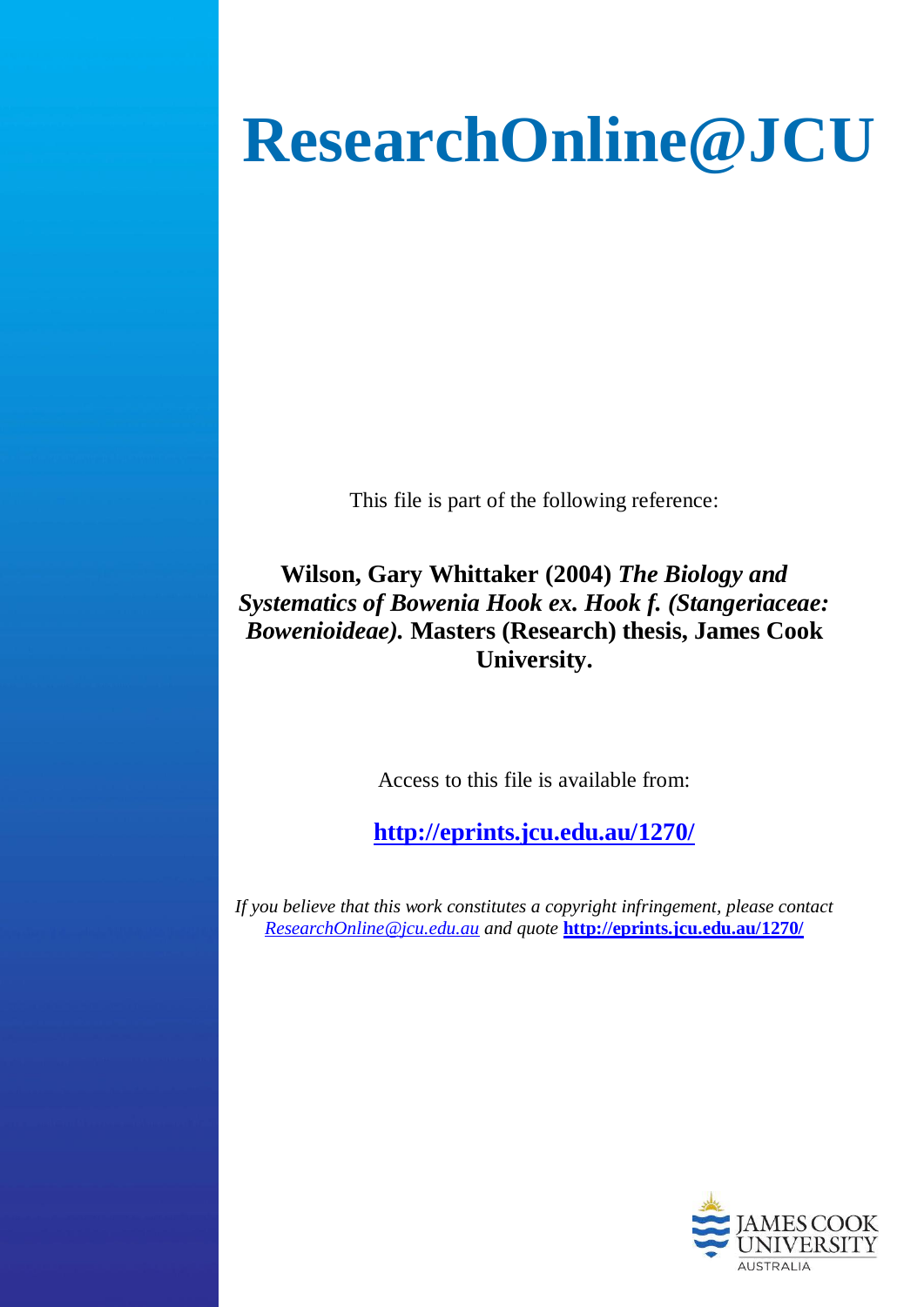## **The Biology and Systematics of**  *Bowenia* **Hook ex. Hook f. (Stangeriaceae: Bowenioideae)**

Thesis submitted by

## **Gary Whittaker Wilson**

B. App. Sc. (Biol); GDT (2º Science). (Central Queensland University)

in March 2004



**for the degree of Master of Science in the Department of Tropical Plant Science, James Cook University of North Queensland**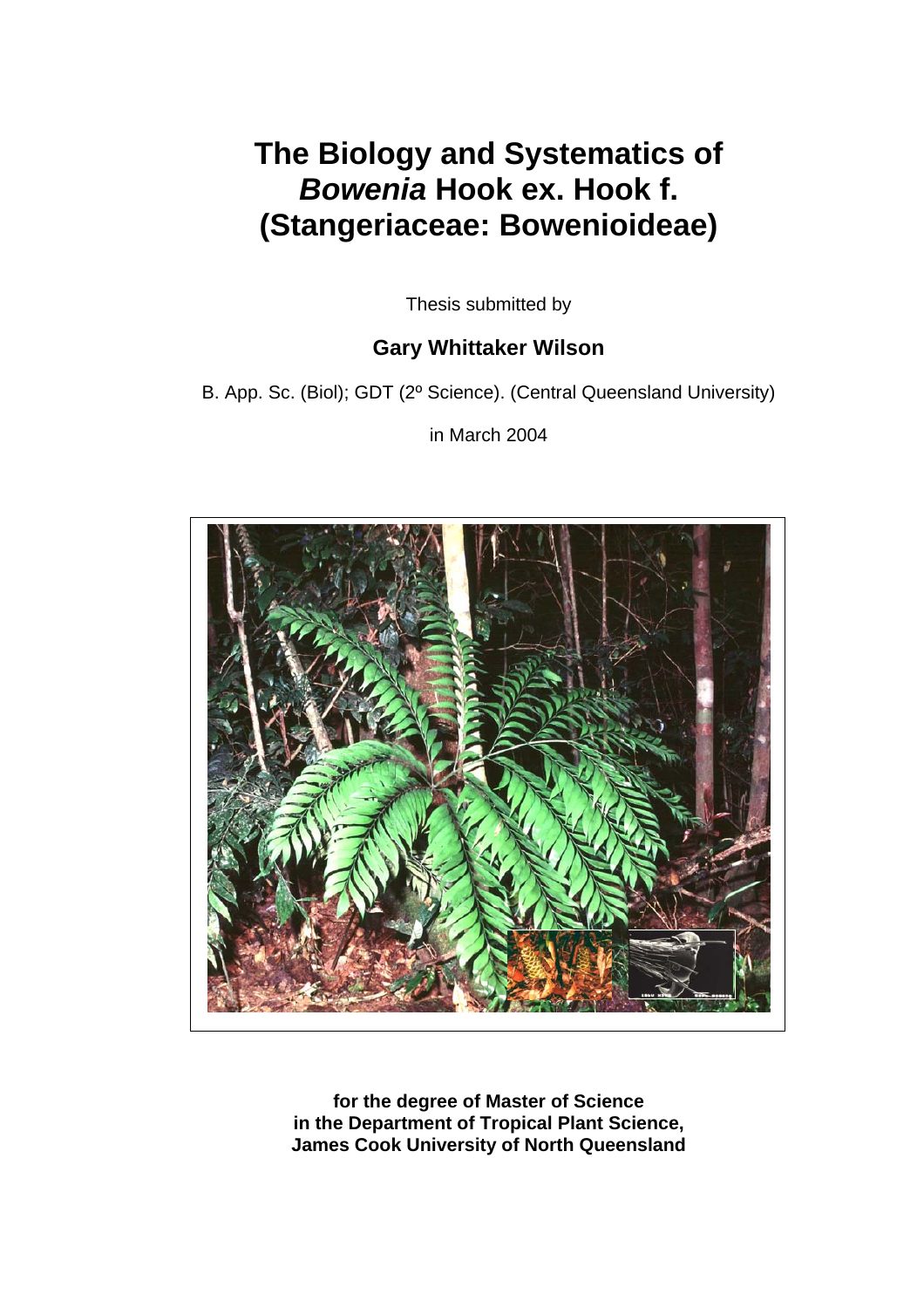## **STATEMENT OF ACCESS**

I, the undersigned, the author of this thesis, understand that James Cook University of North Queensland will make it available for use within the University Library and by microfilm or other photographic means, and allow access to users in other approved libraries. All users consulting this thesis will have to sign the following statement:

'In consulting this thesis I agree not to copy or closely paraphrase it in whole or in part without the written consent of the author, and to make proper written acknowledgment for any assistance which I have obtained from it.'

………………………….. ……………… Gary Whittaker Wilson **Date** 

## **DECLARATION**

I declare that this thesis is my own work and has not been submitted in any form for another degree or diploma at any university or other institution of tertiary education. Information derived from the published or unpublished work of others has been acknowledged in the text.

|                              | . |
|------------------------------|---|
| <b>Gary Whittaker Wilson</b> |   |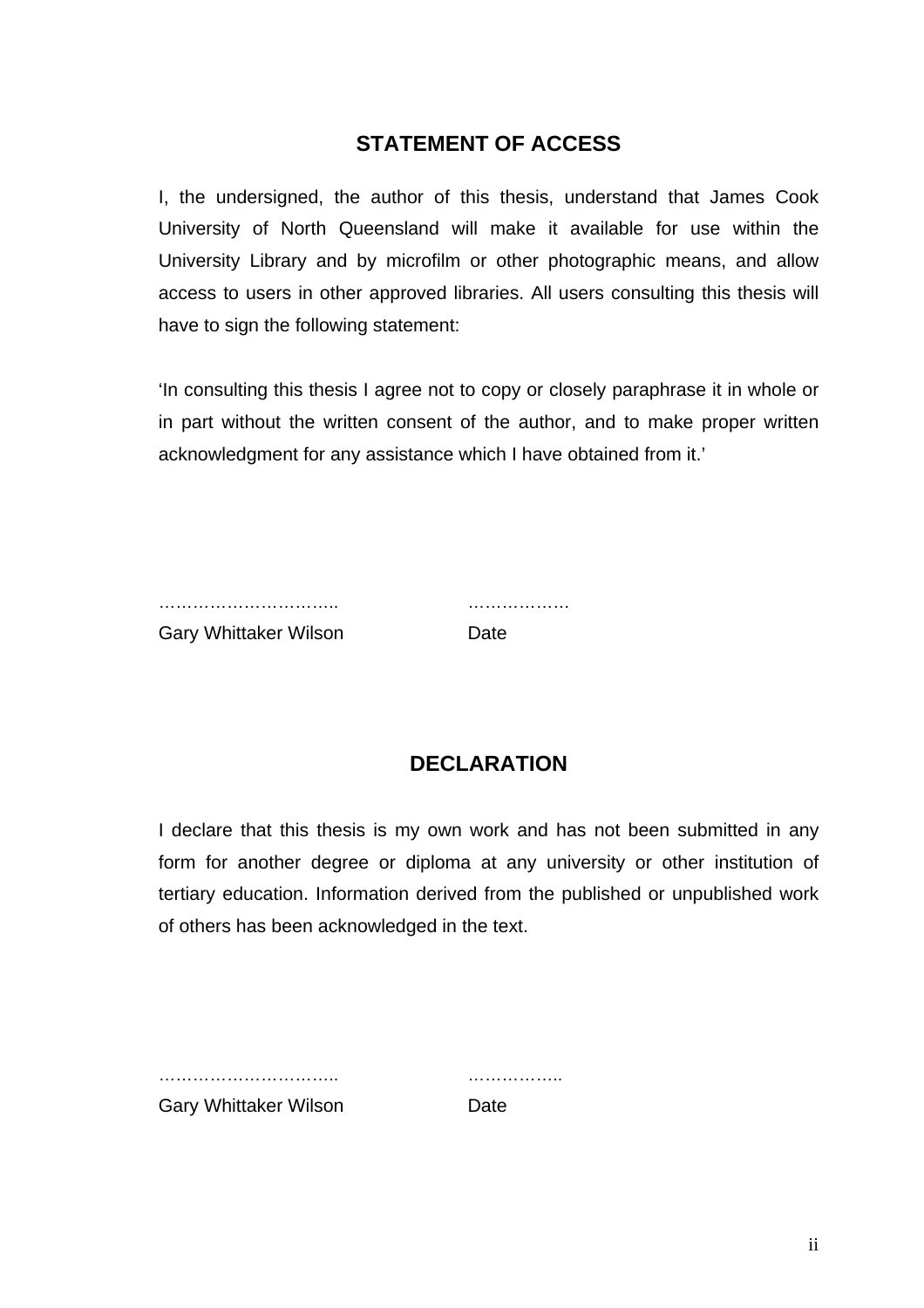## **Statement of Systematic intent**

It should be noted that, according to article 29 of the International Code of Botanical Nomenclature, this thesis does not qualify as an effective and valid publication. Therefore, descriptions of new genera, species or new combinations contained herein are not validly published.

I, the undersigned, the author of this thesis, recognise that descriptions of new genera, species or new combinations must be published in recognised and peer reviewed journals.

………………………………….. …………….

Gary Whittaker Wilson **Date**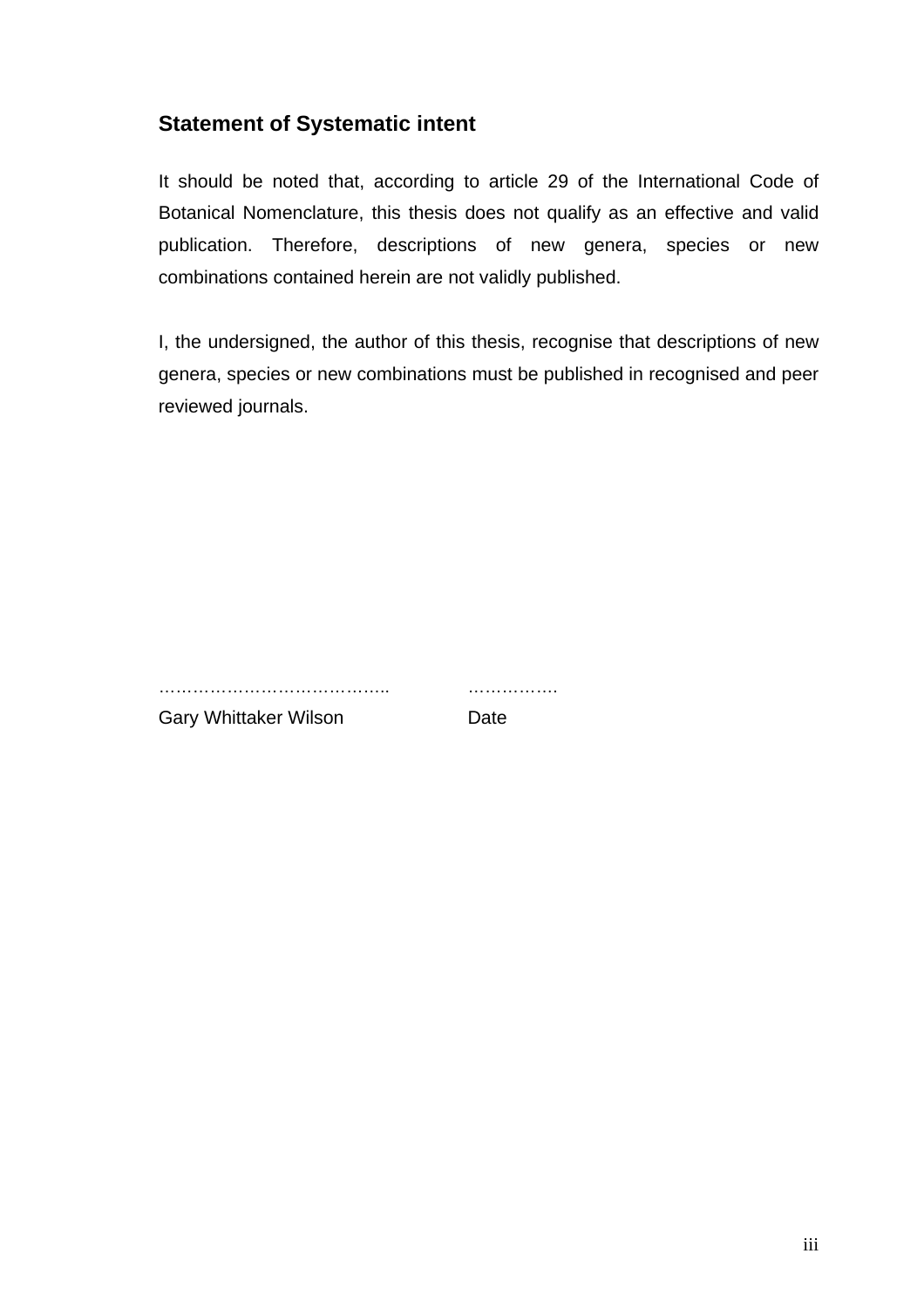### **Abstract**

The contents of this thesis describe a study of the Biology and Systematics of *Bowenia* Hook. ex Hook. f. (Cycadales, Stangeriaceae, Bowenioideae). The genus contains two recognised extant species, *B. spectabilis* (Hook. ex Hook.) and *B. serrulata* (W. Bull) Chamberlain. They are restricted to small areas of tall moist and closed forests of central and northeast Queensland, Australia, respectively. The genus was named after Sir George Ferguson Bowen (1821- 1899), the species epithet *spectabilis* refers to the spectacular leaves with pinnules (1<sup>st</sup> order leaflets) with entire margins in the first case and *serrulata* to the serrate margins of the pinnules in the second. The species are unique in the extant cycads in having bipinnate foliage.

Surprisingly little is known about the biology of the members of this genus and this study redresses that situation. In addition, the systematics of *Bowenia* currently present difficulties for taxonomists and management authorities, as there is confusion about the number and distribution of species of *Bowenia* and the status of disjunct and morphologically different populations in northeast Queensland. As there is considerable interest in harvesting *Bowenia* leaves for the Australian and international 'cut flower' markets, clarification of the systematics of the genus is necessary for its effective management, and this study addresses this need.

The strategy adopted for the study was to undertake intensive fieldwork in central Queensland, become familiar with the taxon growing there, and then use that knowledge to facilitate studies in north Queensland. Studies in the field were complimented by work in the laboratory and in the greenhouse.

*Bowenia* contains a suite of toxins, is slow growing, reproductive events occur once a year and immediately prior to the onset of the 'wet' season, and access to study populations at the appropriate times was often difficult. These factors meant that the fieldwork required collecting sufficient data for analysis extended for a decade. The sequence of events in the study was to collect data on the morphology, reproductive biology, insect associations and genetic profiles of the taxa and integrate them in a database that could latter be used to provide characters for a phylogenetic analysis and a subsequent review of the systematics of the genus.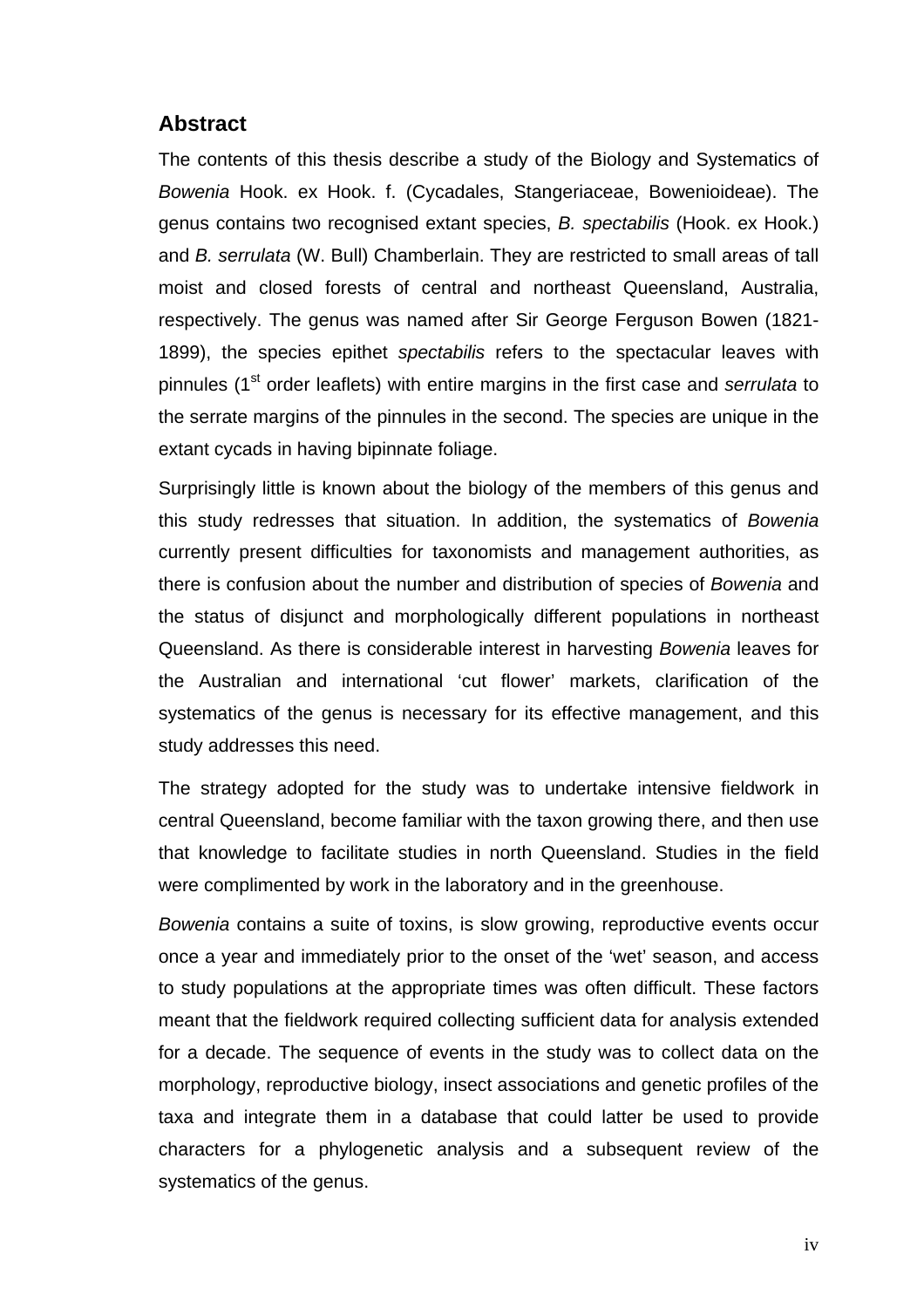Studies of the morphology of plants in six populations representing the two recognised species and both morphological forms found in north Queensland, found that they could not readily be differentiated on the basis of leaf, pinnae and pinnule number or morphometrics or the size and branching habit of the subterranean stem. As these characteristics had initially been used to distinguish the two species, a search was made for other characters on which to base a phylogenetic analysis.

The pollination of the taxa was found to be obligate entomophilic and mediated by Molytine weevils involved in species-specific 'brood site reward' pollination syndrome. *Miltotranes prosternalis* (Lea) was demonstrated to be the pollination vector of all northern populations and *M. subopacus* (Lea) to be the pollination vector of plants in Central Queensland. In addition, it was discovered that the leaf beetle *Lilioceris nigripes* (Fabricius), whose range includes that of *Bowenia*, distinguished between the populations in central and northeast Queensland but not the northern populations.

Studies of the karyomorphology of representatives of the two currently named species and the disjunct and morphologically variable northern populations indicated the presence of two taxonomic entities. The first was the population in central Queensland corresponding to the currently recognised *B. serrulata* and the second comprised all the populations, irrespective of their pinnule and root morphology, in northeast Queensland.

A phylogenetic analysis using twelve characters across the six populations of *Bowenia* confirmed the presence of just two species, conforming to those previously named. A comparison of the result of the phylogenetic analysis with the distribution of the two taxa show that *Bowenia serrulata* (W. Bull) Chamberlain is restricted to central Queensland and *B. spectabilis* Hook. ex Hook. is restricted to northeast Queensland, and the two are and have been divided for millions of years by the intervening megathermal Burdekin Gap. In addition, the results show that *B. spectabilis* is morphologically variable and that plants with pinnules with serrate margins in northeast Queensland are examples of phenotypic variation within this species.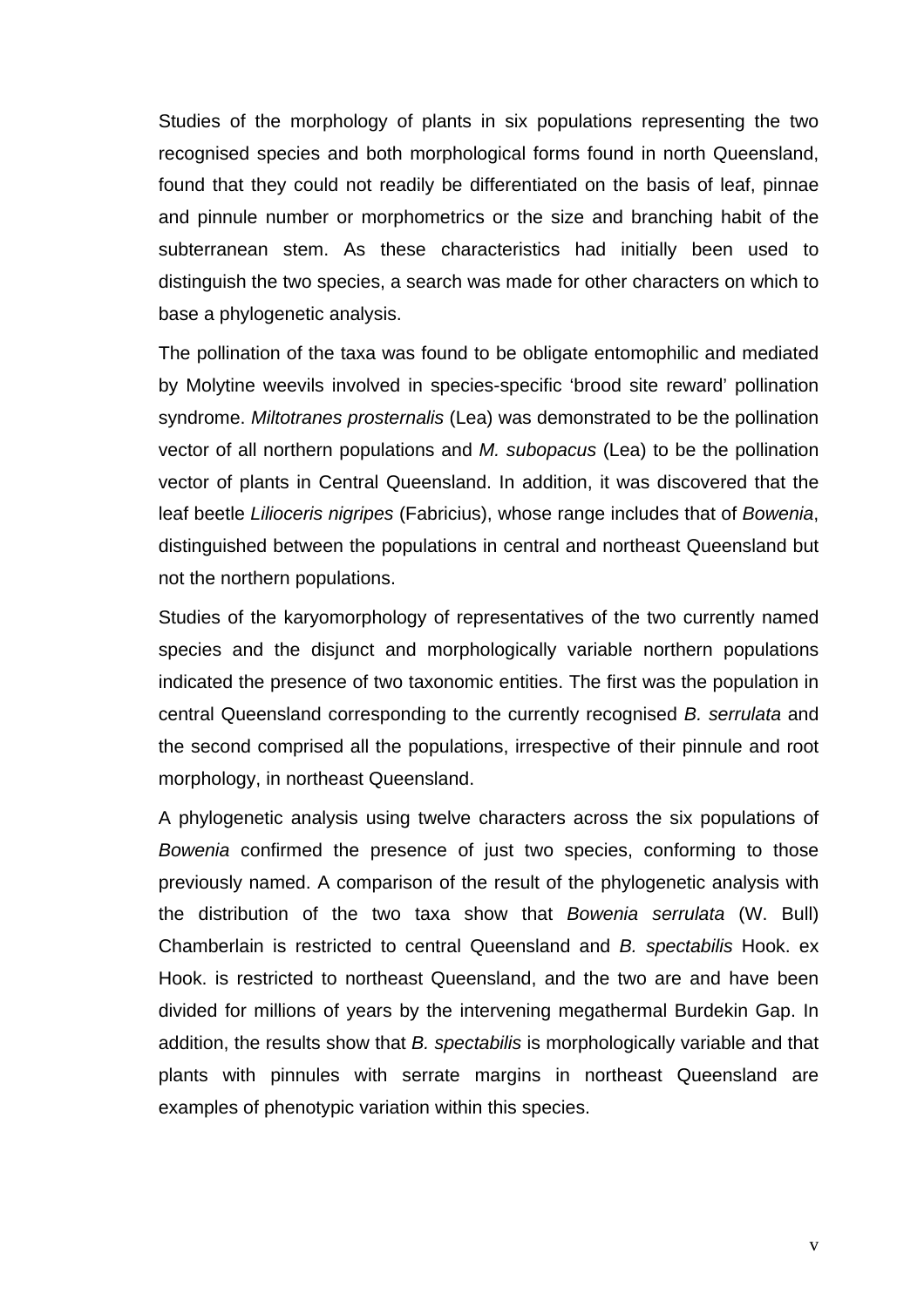#### **ACKNOWLEDGMENTS**

I wish to acknowledge the support, advice and encouragement provided by my supervisors, Associate Professors Paul Gadek and Betsy Jackes, of the Department of Tropical Plant Sciences, James Cook University. I appreciate their faith in a student who often tested their patience and gave every indication of being more interested in the study than the production of the final report.

Paul Gadek provided access to laboratory space and facilities on the JCU Cairns campus. Eda Addicott, Principal Botanist of the Queensland Herbarium, Mareeba, provided her support and a pleasant working environment during the preparation of this thesis.

Dr Robyn Wilson assisted me in the field, advised on matters statistical, reviewed drafts of this thesis and papers resulting from this study, and goodnaturedly tolerated my enthusiasm for all things 'cycad'. Paul Forster, of the Queensland Herbarium, provided friendship and intellectual support, and was ably assisted in this regard by Lou Randall and Dr Roy Osborne. Dr Gordon Guymer, Director of the Queensland Herbarium, gave permission for access to the collection. I collaborated with Dr Goro Kokubugata of Tsukuba Botanic Gardens on the karyological studies reported here, and it was a pleasure to work with him at JCU and the Queensland Herbarium while he was a visiting fellow in 2000. Dr Elwood Zimmerman, Dr Rolf Oberprieler and Tom Weir of the ANIC, Canberra, and Ross Storey of QDPI, Mareeba, advised on the entomological aspects of this study and I thank them all.

I thank Garry Werren of JCU for his insightful comments and excellent mango chutney, and Dr Karen Edwards, Lynne Jones, Matt Pye, Liana Joseph and my fellow students for their support, tolerance and unfailing good humour. Dr Simon Grove and Chris Heard provided on-going support and a bottle of red when it was needed. My thanks are also extended to Tom and Sylvia Susans and Sandra Walker for allowing access to study sites at Byfield and Tarzali.

I particularly wish to express my gratitude to my family, Robyn and Cleo, who provided physical and intellectual support during a study involving a good deal of discomfit and far too many ticks and leaches - I owe them both more than I can ever express.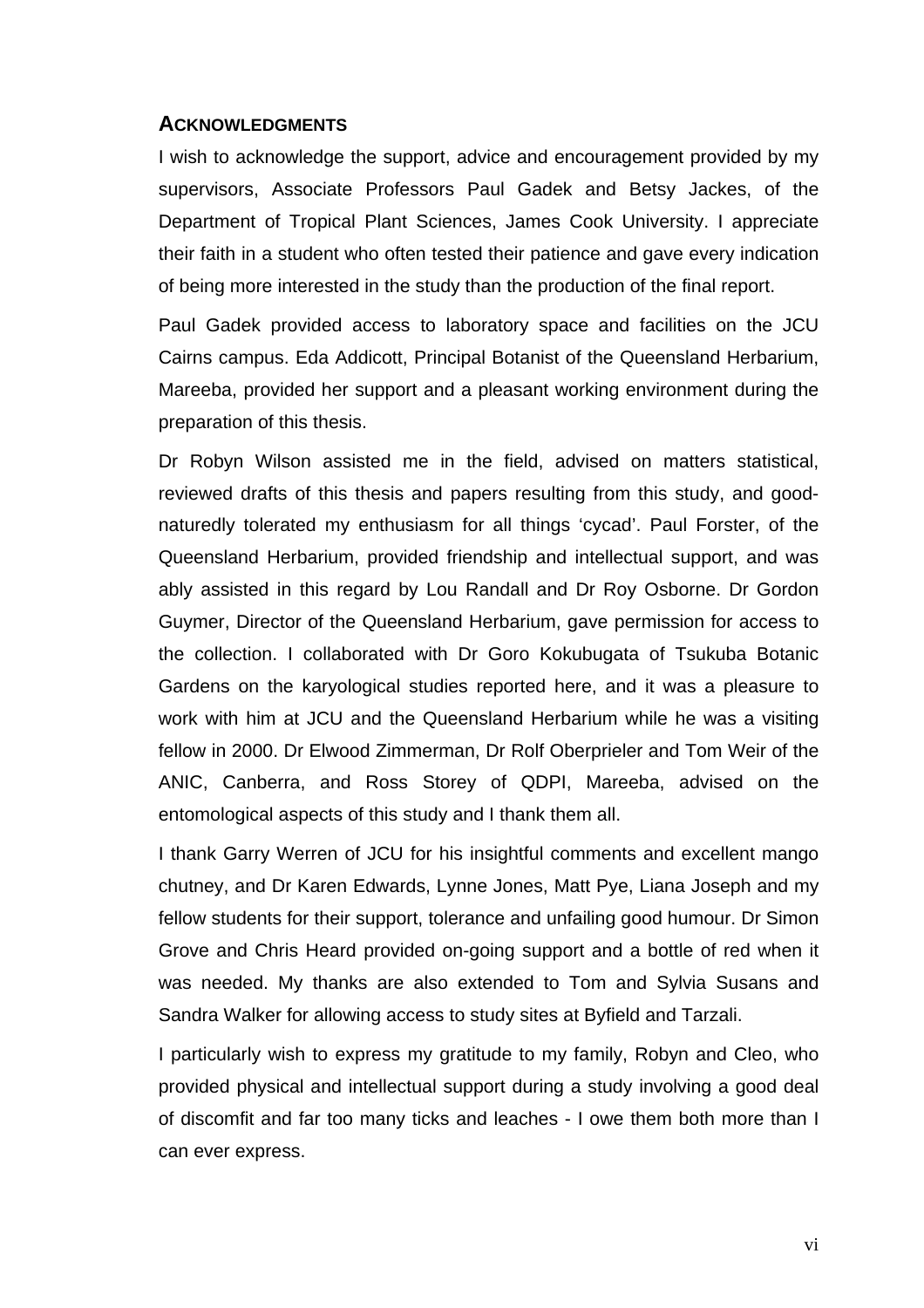## **Table of Contents**

|                        |                                                                         | Ϊİ        |
|------------------------|-------------------------------------------------------------------------|-----------|
|                        |                                                                         | iii       |
|                        |                                                                         | <b>iv</b> |
|                        |                                                                         | vi        |
|                        |                                                                         | vii       |
| <b>List of Figures</b> |                                                                         | x         |
| <b>List of Tables</b>  |                                                                         | xiii      |
| <b>Appendices</b>      |                                                                         | <b>XV</b> |
|                        |                                                                         | 1         |
| 1.1                    |                                                                         | 2         |
| 1.1.1                  |                                                                         | 3         |
| 1.2                    |                                                                         | 4         |
| 1.2.1                  |                                                                         | 5         |
| 1.3                    | Systematics and phylogenetics of the extant cycads                      | 8         |
| 1.3.1                  | Taxonomy and infrageneric systematics of Bowenia                        | 10        |
| 1.4                    |                                                                         | 12        |
| 1.5                    |                                                                         | 14        |
| 1.6                    |                                                                         | 14        |
| 1.6.1                  |                                                                         | 16        |
| 1.6.2                  | Study populations vegetation community types                            | 17        |
| 1.7                    | Other character classes considered in studies of the systematics of the |           |
|                        | cycads and potentially available for this study                         | 18        |
| 1.7.1                  |                                                                         | 18        |
| 1.7.2                  |                                                                         | 22        |
| 1.7.3                  |                                                                         | 23        |
| 1.7.4                  |                                                                         | 24        |
| 1.8                    | Character classes used in this study of the phylogeny of Bowenia        | 25        |
| 1.9                    |                                                                         | 26        |
| 1.10                   |                                                                         | 26        |
| 1.11                   |                                                                         | 27        |
|                        |                                                                         |           |
|                        |                                                                         | 28        |
| 2.1                    |                                                                         | 32        |
| 2.1.1                  |                                                                         | 32        |
| 2.1.2                  |                                                                         | 33        |
| 2.1.3                  |                                                                         | 34        |
| 21.4                   |                                                                         | 34        |
| 2.2                    |                                                                         | 35        |
| 2.2.1                  |                                                                         | 35        |
| 2.2.2                  |                                                                         | 35        |
| 2.2.3                  |                                                                         | 38        |
| 2.2.4                  |                                                                         | 41        |
| 2.3                    |                                                                         | 42        |
|                        |                                                                         | 44        |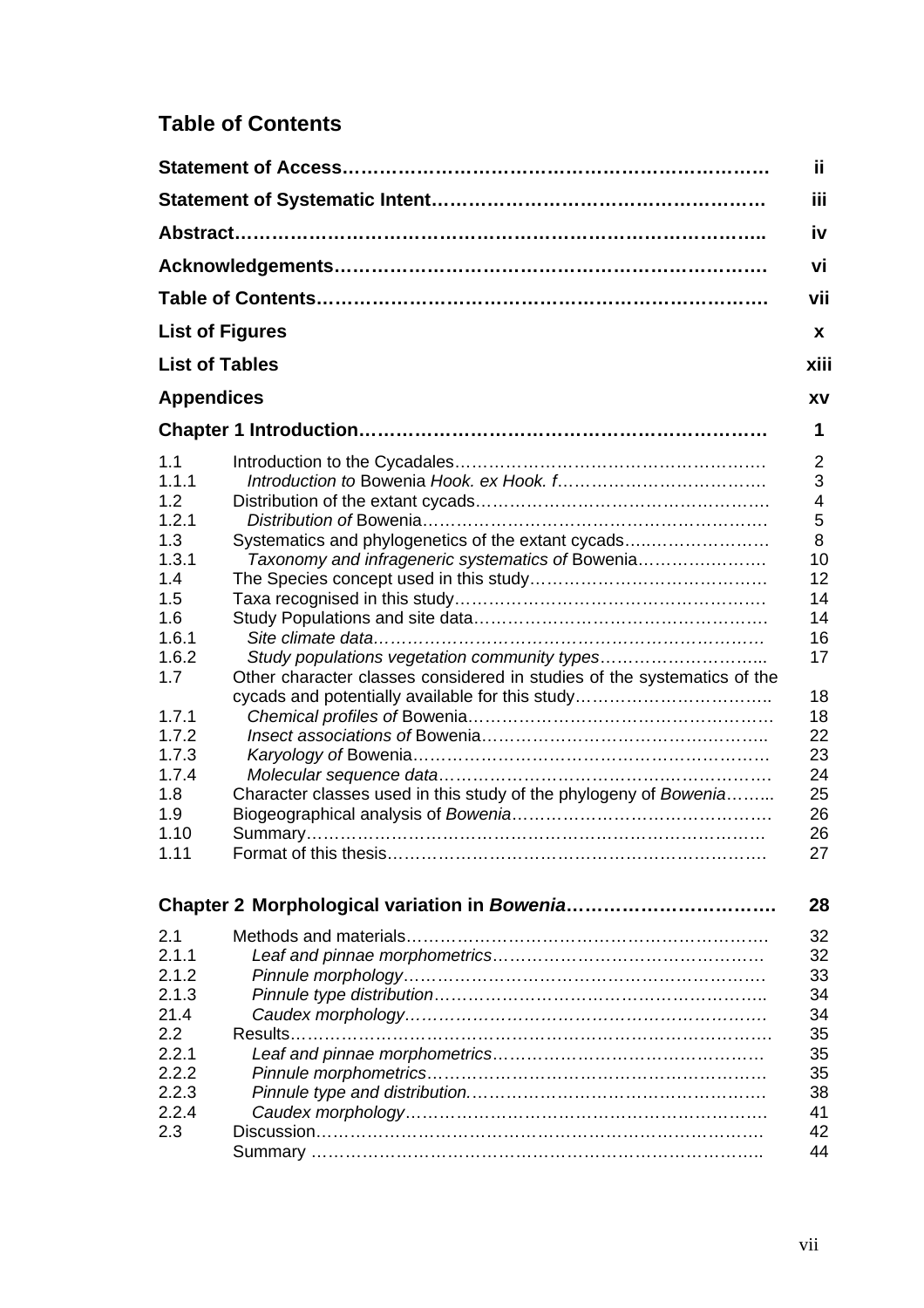|                                                                                                                               |                                                                                                                                       | 46                                                                                     |
|-------------------------------------------------------------------------------------------------------------------------------|---------------------------------------------------------------------------------------------------------------------------------------|----------------------------------------------------------------------------------------|
| 3.1<br>3.1.1<br>3.1.2<br>3.1.3<br>3.1.4<br>3.2<br>3.2.1<br>3.2.2<br>3.2.3<br>3.2.4<br>3.3<br>3.3.1<br>3.3.2<br>3.3.3<br>3.3.4 |                                                                                                                                       | 47<br>48<br>48<br>49<br>50<br>51<br>51<br>56<br>57<br>60<br>62<br>62<br>63<br>64<br>67 |
| 3.4                                                                                                                           |                                                                                                                                       | 68                                                                                     |
|                                                                                                                               |                                                                                                                                       | 69                                                                                     |
| 4.1<br>4.1.1<br>4.1.2<br>4.2<br>4.2.1<br>4.2.2<br>4.3<br>4.4                                                                  |                                                                                                                                       | 71<br>71<br>72<br>73<br>73<br>75<br>76<br>78                                           |
|                                                                                                                               |                                                                                                                                       | 79                                                                                     |
| 5.1<br>5.2<br>5.3<br>5.3.1<br>5.3.2                                                                                           |                                                                                                                                       | 83<br>85<br>88<br>88<br>88                                                             |
|                                                                                                                               | Chapter 6 Phylogenetics, biogeography and systematics                                                                                 | 91                                                                                     |
| 6.1<br>6.1.1<br>6.1.2<br>6.1.3<br>6.1.4<br>6.1.5<br>6.2<br>6.2.1<br>6.2.2<br>6.2.3<br>6.3<br>6.4                              | Discussion of the phylogenetic analysis results<br><b>Discussion</b><br>Resolution of remaining phylogenetic and systematics problems | 91<br>95<br>96<br>105<br>105<br>107<br>109<br>109<br>109<br>110<br>110<br>111          |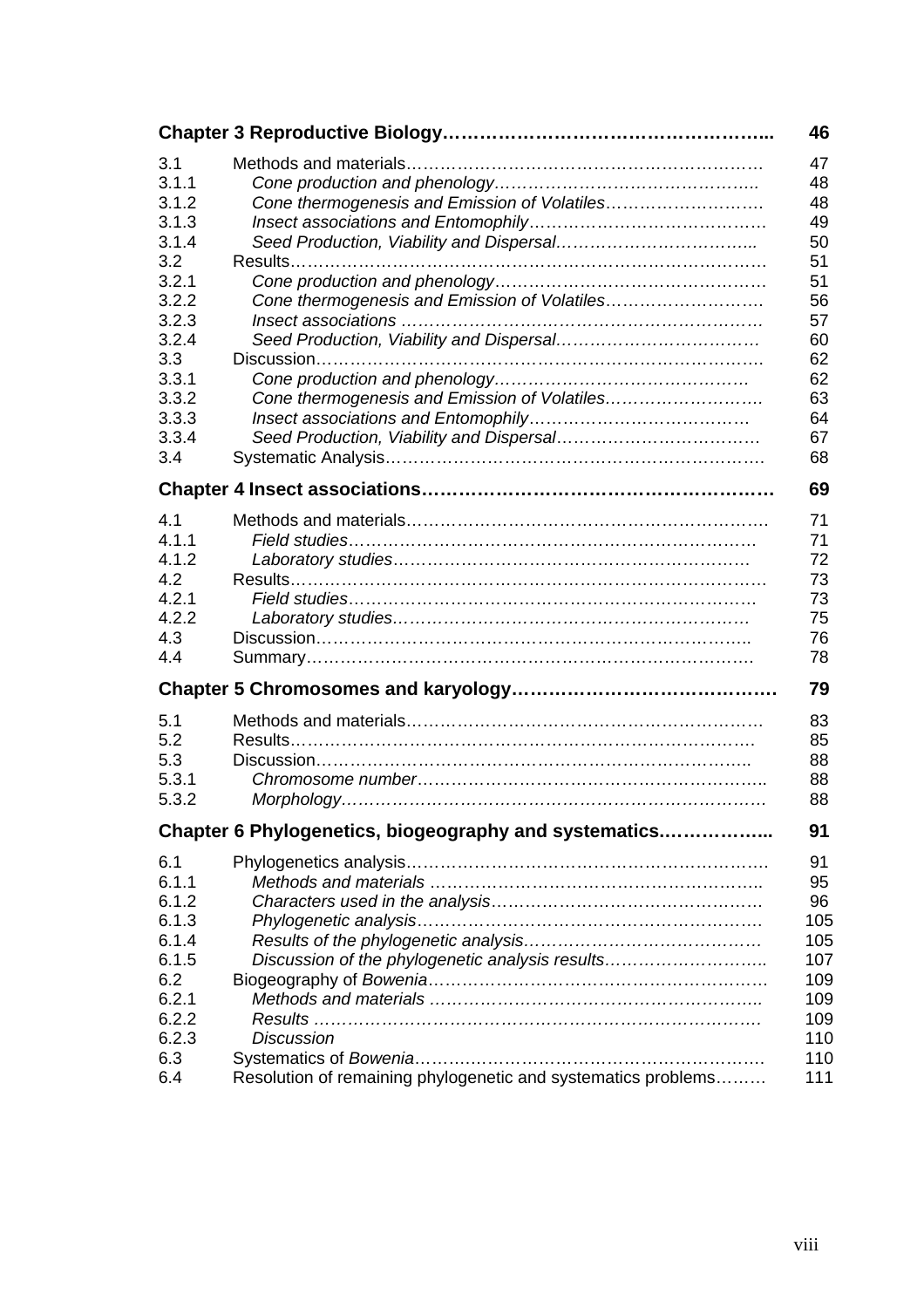|                              | <b>Chapter 7 Summary and Management Recommendations</b> | 113                      |
|------------------------------|---------------------------------------------------------|--------------------------|
| 7.1<br>7.2<br>7.2.1<br>7.2.2 |                                                         | 113<br>115<br>115<br>115 |
|                              |                                                         | 117                      |
|                              |                                                         | 137                      |
|                              |                                                         | 161                      |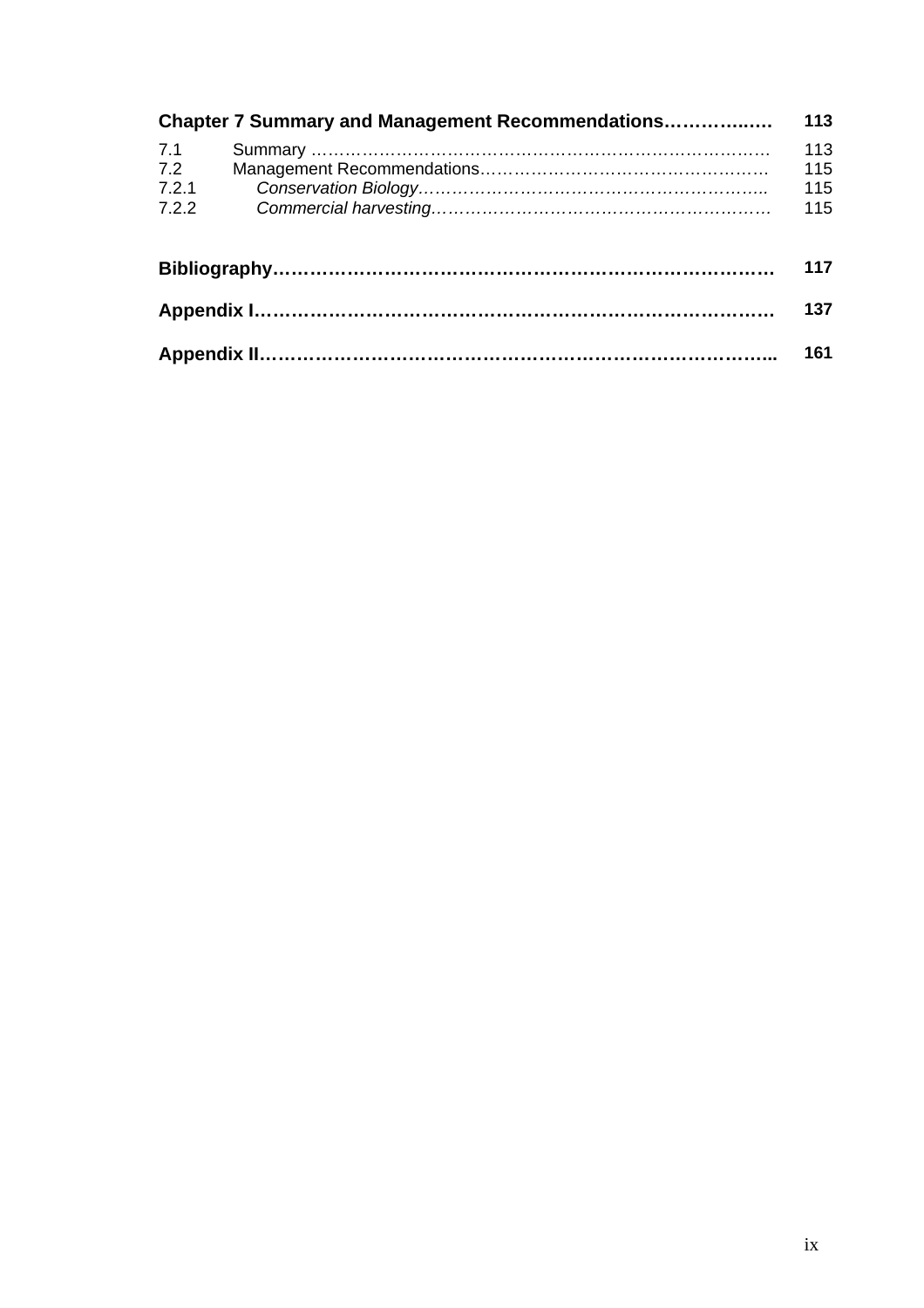## **LIST OF FIGURES**

| 1.1      | Cladogram showing simplified relationships of the seed plants                                                                                                                                                     | $\overline{2}$  |
|----------|-------------------------------------------------------------------------------------------------------------------------------------------------------------------------------------------------------------------|-----------------|
| 1.2      | Bowenia spectabilis (a) and B. serrulata (b) in natural habitat                                                                                                                                                   | 3               |
| 1.3      | Pinnules of (a) Bowenia spectabilis and (b) Bowenia serrulata                                                                                                                                                     | 4               |
| 1.4      | The distribution of the extant cycads (adapted from Jones 1993)                                                                                                                                                   | 4               |
| 1.5      | The distribution of extinct $\Box$ and extant ( $\Box$ ) species of <i>Bowenia</i>                                                                                                                                | 5               |
| 1.6      | A consensus cladogram of the genera and families of extant cycads<br>(adapted from Stevenson 1992).                                                                                                               | 9               |
| 1.7      | Scanned image of a portion of a sheet from the Queensland<br>Herbarium of Bowenia with pinnules with serrate margins collected in<br>north Queensland; note the changing labelling of the specimens.              | 11              |
| 1.8      | Map showing the location of the study populations of Bowenia and                                                                                                                                                  | 15 <sub>1</sub> |
| 1.9      | Diagram of the approximate taxonomic level of utility of genomic<br>regions in phylogenetic reconstructions (adapted from Hillis and                                                                              | 24              |
| 2.1      | A photocopy of a herbarium sheet of Bowenia collected at Downfall<br>Creek, Tinaroo in north Queensland showing, (a) pinnules with<br>margins, and (a) the sequence of nomenclatural<br>serrate                   | 29              |
| 2.2      | Photograph of a plant of Bowenia spectabilis with leaves with<br>significantly different length pinnules growing in CMVF at Tarzali,                                                                              | 38              |
| 2.3a,b   | Pinnules of an F1 hybrid of B. serrulata and B. spectabilis grown at<br>Cycad Connections at Burpengary, southeast Queensland.                                                                                    | 40              |
| 2.4a,b,c | Photos of caudices of (a) Bowenia serrulata at Byfield, and (b) and<br>(c) of nominate B. spectabilis at Tarzali in north Queensland (Scale                                                                       | 41              |
| 3.1      | Photograph of the exclusion apparatus and protective<br>cage<br>positioned over female cones of Bowenia serrulata and nominate B.                                                                                 | 50              |
| 3.2      | Production of cones by (a) Bowenia serrulata in SEVT at Byfield,<br>Central Queensland (7 years), (b) putative B. spectabilis in SNVF at<br>Tinaroo, (3 years) and (c) nominate B. spectabilis in CMVF at Tarzali | 52              |
| 3.3      | Height with age of male ( $n=5$ ) and female ( $n=6$ ) cones of Bowenia<br>serrulata and mean height (mm) at pollen dehiscence and                                                                                | 54              |
| 3.4      | Male cones of Bowenia serrulata dehiscing pollen - note the pollen                                                                                                                                                | 54              |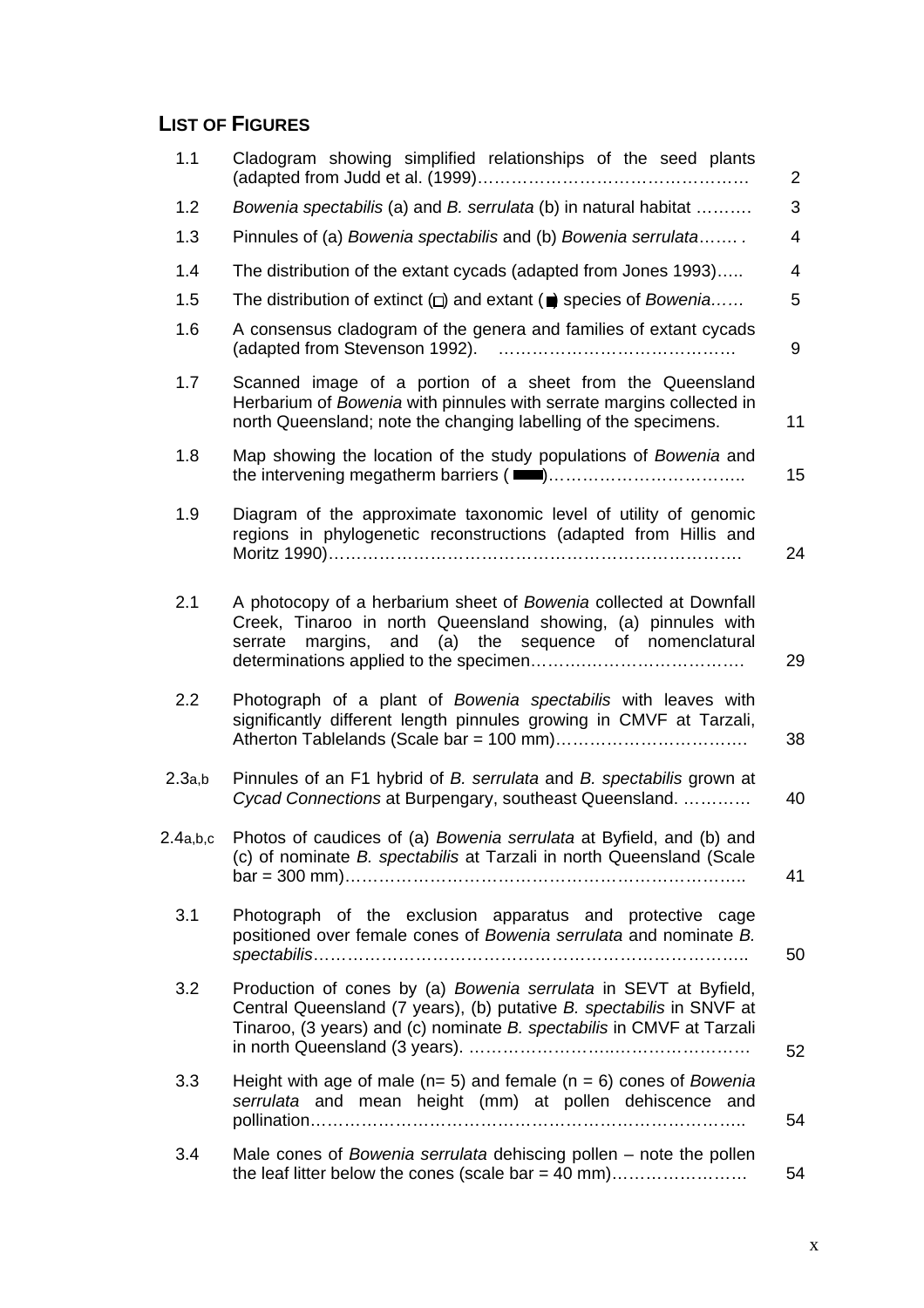| 3.5    | Female cones of Bowenia serrulata (left to right), from receptive<br>through recently pollinated to near mature (scale bar = 40mm)                                                                                                                                         | 55 |
|--------|----------------------------------------------------------------------------------------------------------------------------------------------------------------------------------------------------------------------------------------------------------------------------|----|
| 3.6    | The ambient temperature and internal temperature $(°C)$ in a<br>dehiscing male and receptive female cone of putative Bowenia<br>spectabilis at Tinaroo for 36 and 12 hours respectively                                                                                    | 56 |
| 3.7    | The ambient temperature and internal temperature $(°C)$ in a<br>dehiscing male and receptive female cone of putative Bowenia<br>spectabilis at Tinaroo over a two-hour period                                                                                              | 56 |
| 3.8    | Miltotranes prosternalis weevils on a dehiscing male cone of putative                                                                                                                                                                                                      | 57 |
| 3.9a,b | Miltotranes subopacus (Lea) weevil larvae and pupae in the tissue of                                                                                                                                                                                                       | 58 |
| 3.10   | SEM micrograph showing pollen of Bowenia serrulata on the tarsus<br>of a Miltotranes subopacus weevil collected from the interior of a                                                                                                                                     | 59 |
| 3.11   | Miltotranes subopacus (Lea) weevil final instar pupa in diapause<br>collected from the soil at the base of a Bowenia serrulata plant                                                                                                                                       | 60 |
| 3.12   | Length of Bowenia serrulata embryos at one-month intervals during<br>the infraseminal (post-ripening) period prior to seed germination                                                                                                                                     | 61 |
| 3.13   | Month of germination in four years of seeds of Bowenia serrulata                                                                                                                                                                                                           | 61 |
| 4.1    | Metabolic pathways for major groups of secondary compounds with<br>principal building blocks from primary pathways shown in boxes                                                                                                                                          | 70 |
| 4.2    | Late instar larvae of Lilioceris nigripes feeding on mature pinnules<br>nominate Bowenia spectabilis at Tarzali, northeast Queensland                                                                                                                                      | 74 |
| 4.3    | Adult Lilioceris nigripes feeding on tomentose juvenile pinnules of<br>nominate Bowenia spectabilis at Tarzali, northeast Queensland                                                                                                                                       | 74 |
| 5.1    | Diagram showing the sources of alterations of chromosome structure                                                                                                                                                                                                         | 80 |
| 5.2    | Diagram showing the commonly used terminology for chromosome<br>morphology and position of bands (adapted from Hillis and Moritz,                                                                                                                                          | 84 |
| 5.3    | Photomicrographs of chromosomes at mitotic metaphase in somatic<br>cells from plants of (a) Bowenia serrulata from Byfield, (b) nominate<br>B. spectabilis from Mount Bellenden Kerr, and (c and d) putative B.<br>spectabilis from Kuranda and Tinaroo (scale bar = 10µm) | 85 |
| 5.4    | Ideograms of chromosomes of somatic cells of (a) Bowenia<br>serrulata, (b) nominate B. spectabilis from Mount Bellenden Kerr,<br>and (c and d) putative B. spectabilis from Kuranda and Tinaroo                                                                            | 87 |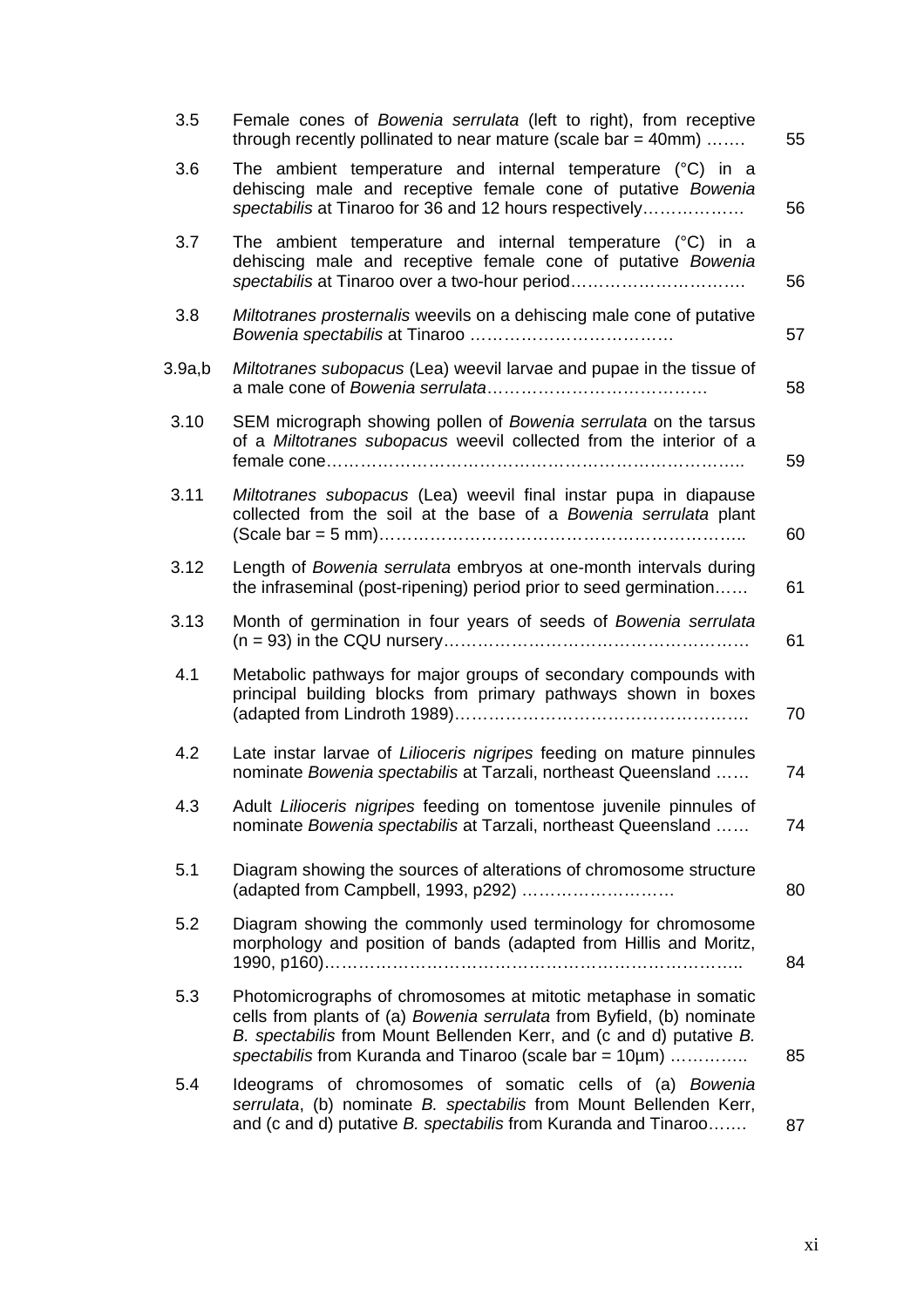| 7.1 | Phylogeny of the genera and families of extant cycads showing the |  |  |  |  |  |    |
|-----|-------------------------------------------------------------------|--|--|--|--|--|----|
|     | relationship and subfamilies of Bowenia and Stangeria (from       |  |  |  |  |  |    |
|     |                                                                   |  |  |  |  |  | 93 |

6.2 Strict consensus of nine trees obtained from an exhaustive analysis of twelve characters of six populations of *Bowenia* with a *Stangeria eriopus* outgroup. Tree length = 30, CI = 1.0000 excluding uninformative characters. Bootstrap values shown above the branches and node numbers on the lines…………………………… 106

6.3 Comparison of the phylogenetic relationship and (a) distribution of *Bowenia* and *Stangeria eriopus* and (b) the location of megatherm  $barriers$  ( $\longrightarrow$ ).  $\qquad \qquad$  110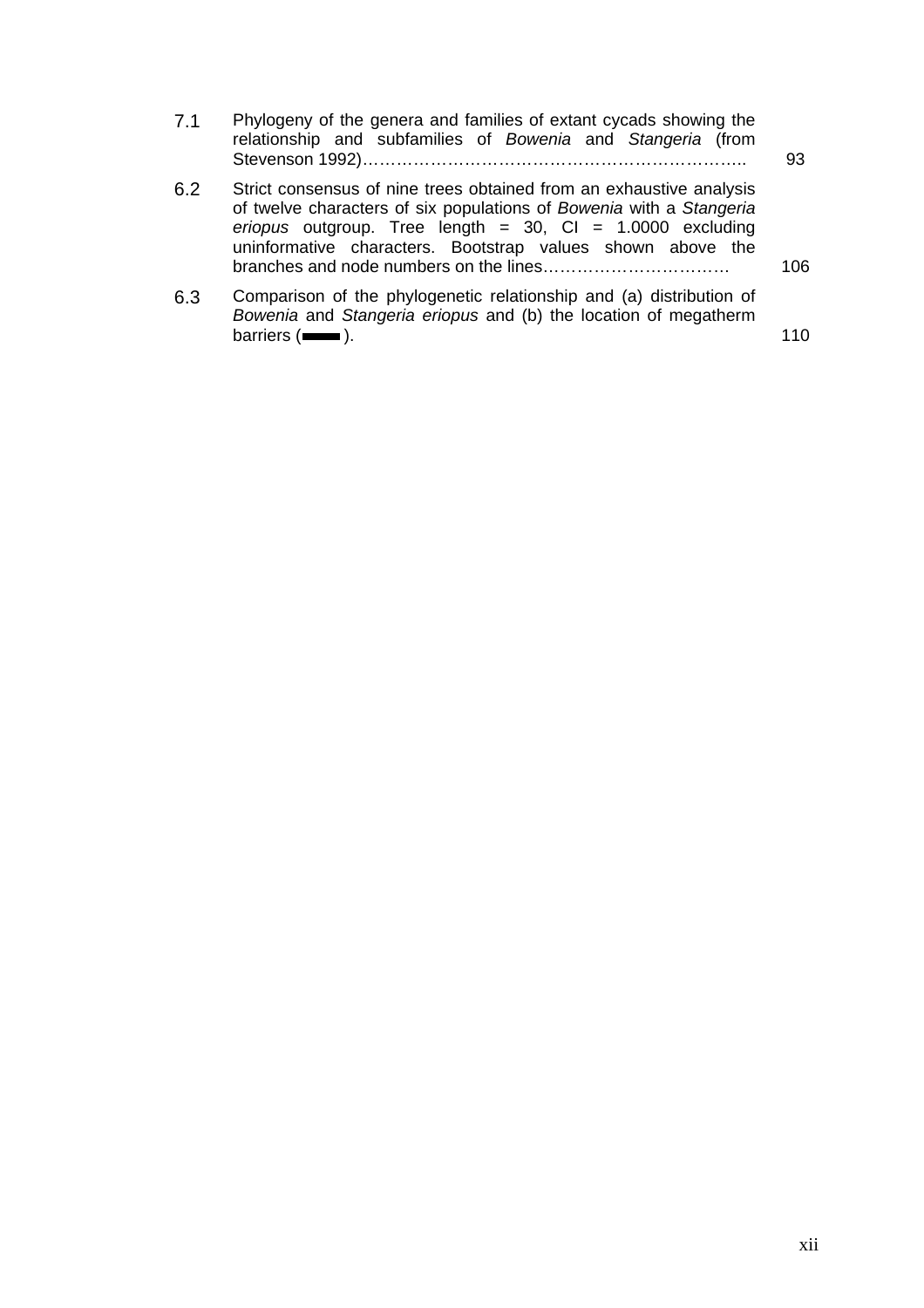## **LIST OF TABLES**

| 1.1  | The families, genera and number of species of extant cycads                                                                                                                                                                                                                   | 3  |
|------|-------------------------------------------------------------------------------------------------------------------------------------------------------------------------------------------------------------------------------------------------------------------------------|----|
| 1.2  | A provisional classification of the Order Cycadales.                                                                                                                                                                                                                          | 8  |
| 1.3  | Collection and acquisition numbers of taxa analysed in this study                                                                                                                                                                                                             | 16 |
| 1.4  | Climate data for the Bowenia study population sites                                                                                                                                                                                                                           | 16 |
| 1.5  | Types of wooded vegetation based on projected foliage cover (pfc)                                                                                                                                                                                                             | 17 |
| 1.6  | The size classes of leaves recognised by Tracey (1982) as occurring                                                                                                                                                                                                           | 17 |
| 1.7  | Details of the three genomes in a plant (from Judd et al. 1999)                                                                                                                                                                                                               | 24 |
| 2.1  | Mean $(\pm SE)$ and range in number of pinnae on the largest leaf of 100<br>plants of B. serrulata, nominate B. spectabilis and putative B.                                                                                                                                   | 35 |
| 2.2  | Mean $(\pm SE)$ length, width, and ratio, and surface area of pinnules of                                                                                                                                                                                                     | 35 |
| 2.3  | Number $(\pm SE)$ of serrations or vascular bundle apices, and their<br>ratio, in pinnules of four populations (but five samples) of Bowenia                                                                                                                                  | 36 |
| 2.4  | Mean length and width of pinnules on leaves of a plant of nominate                                                                                                                                                                                                            | 37 |
| 2.5  | Site vegetation type and pinnule physiognomy in Bowenia in six                                                                                                                                                                                                                | 39 |
| 2.6  | Vegetation type and pinnule physiognomy of collections of Bowenia<br>listed in the Queensland Herbarium HERBRECS database                                                                                                                                                     | 40 |
| 2.7  | Caudex and pinnule form and substrate type in populations of                                                                                                                                                                                                                  | 41 |
| 4.1  | Summary of the presence of Lilioceris nigripes on the foliage of<br>Bowenia serrulata and B. spectabilis growing in natural habitat                                                                                                                                           | 75 |
| 4.2a | Feeding over five days by adult Lilioceris nigripes beetles, collected<br>from nominate Bowenia spectabilis, on glabrous juvenile foliage of B.                                                                                                                               | 75 |
| 4.2b | Feeding over five days by adult Lilioceris nigripes beetles, collected<br>from Cycas ophiolitica, on glabrous juvenile foliage of Bowenia                                                                                                                                     | 76 |
| 4.3  | Feeding over five days by adult Lilioceris nigripes beetles, collected<br>from nominate Bowenia spectabilis, on glabrous juvenile foliage of<br>Cycas m. banksii, and collected from Cycas m. banksii, on glabrous<br>juvenile foliage of putative B. spectabilis from Starke | 76 |
| 4.4  | Summary of the value of evidence from insect association character<br>classes on the resolution of the systematics of Bowenia                                                                                                                                                 | 78 |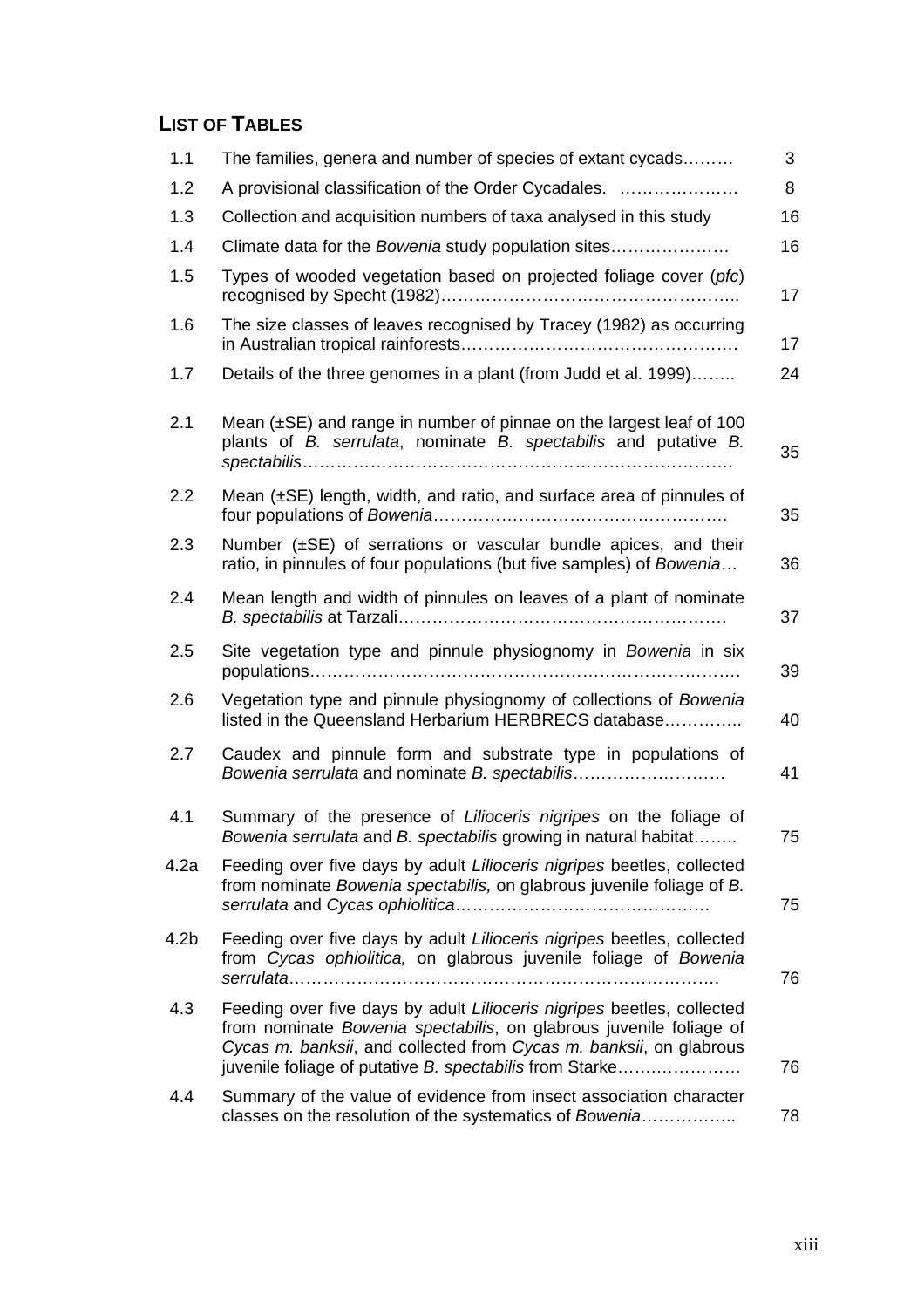| 5.1 | The diploid chromosome numbers of the 11 extant genera of                                                                                                                                                        | 81  |
|-----|------------------------------------------------------------------------------------------------------------------------------------------------------------------------------------------------------------------|-----|
| 5.2 | Source and accession number of Bowenia material used in the                                                                                                                                                      | 83  |
| 5.3 | Terminology for chromosome morphology based on the position of<br>the centromere (adapted from Levan et al. 1964)                                                                                                | 84  |
| 5.4 | Mean lengths and arm ratios of chromosomes of Bowenia serrulata                                                                                                                                                  | 86  |
| 6.1 | List of morphological characteristics of B. spectabilis and B. serrulata<br>(from Hill 1998) and Stangeria eriopus (from Vorster and Vorster<br>1986; Jones 1983 and Crouch et al. 2000) and their potential for | 94  |
| 6.2 | A summary of the character classes and characters used in this<br>phylogenetic analysis of Bowenia and a Stangeria eriopus outgroup                                                                              | 95  |
| 6.3 | Results of a one-way ANOVA of differences in pinnule                                                                                                                                                             | 99  |
| 6.4 | Rank grouping by Tukey Test analysis of differences in pinnule                                                                                                                                                   | 100 |
| 6.5 | Caudex and pinnule form and substrate type in Bowenia serrulata                                                                                                                                                  | 100 |
| 6.6 | Characters and character states for six populations of Bowenia and<br>Stangeria eriopus in the analysis of the infrageneric phylogenetics of<br>Bowenia                                                          | 105 |
| 6.7 | Descriptive data for exhaustive search and consensus trees of<br>twelve characters in six populations of Bowenia and a Stangeria                                                                                 | 107 |